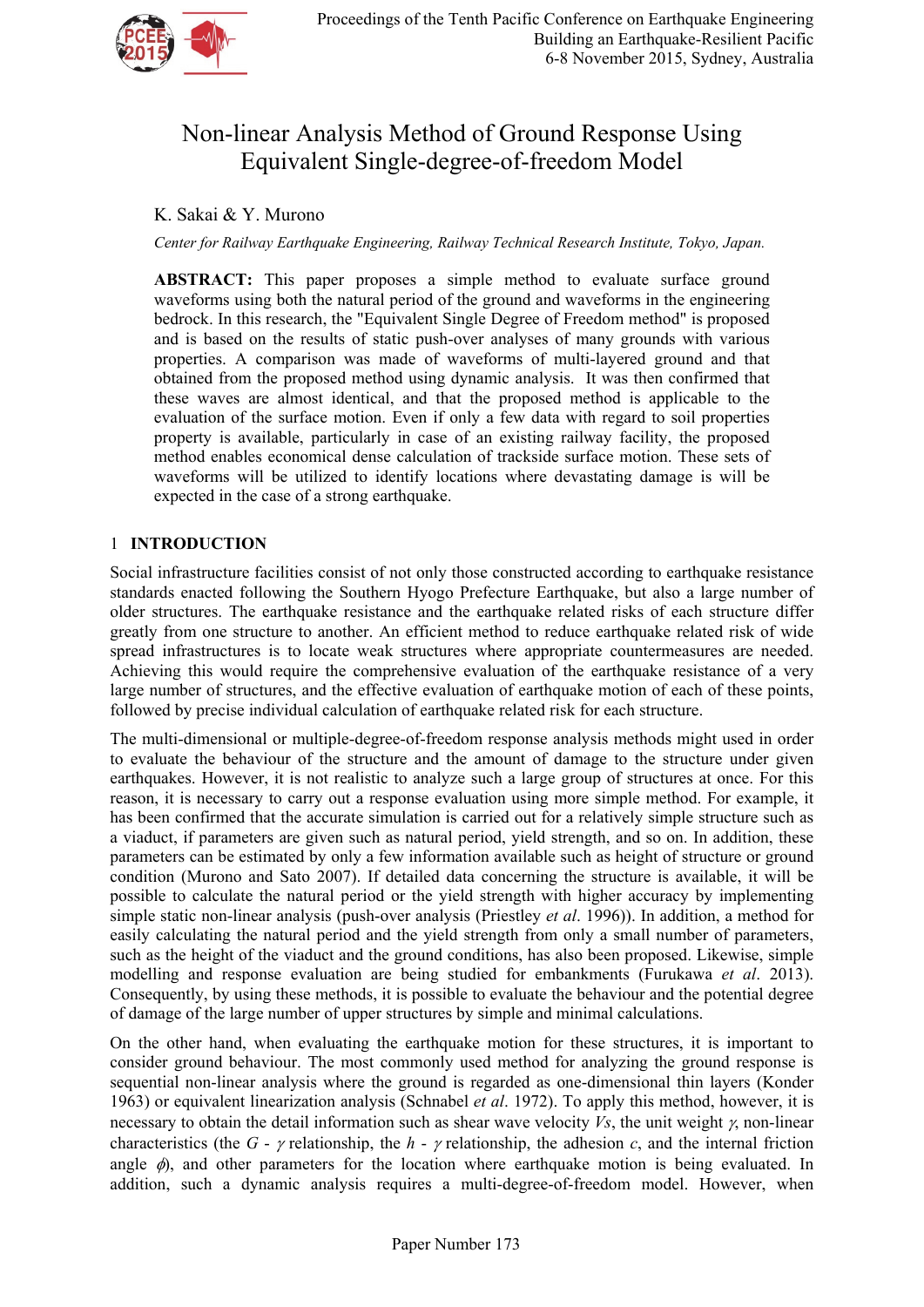considering the evaluation of earthquake motion applied to an existing facility, very often adequate ground data is unavailable. Also, if the evaluation target consists of a group of many structures, it is assumed that this will require a vast number of calculations. Many researchers have been obliged therefore to evaluate ground behaviour using simple methods, most of which only allow evaluation of a single earthquake motion index or amplification factor of the response spectrum while other simple methods have been introduced on the assumption that the amplification factor is the same regardless of the input (Midorikawa *et al*. 1992, Nogami *et al*. 2012). Consequently, this situation called for the development of a simple method to evaluate the time history waveform of the ground surface taking into consideration the non-linearity of the soil.

In an attempt to meet this need, this study proposes a simple method to evaluate the surface waveform considering the complicated nonlinear behaviour of the strata of the ground. This paper proposes a new method for analyzing the static non-linearity of the overall ground system using a simple equivalent single-degree-of-freedom model. Despite the mass distribution of the ground is roughly uniform,the response characteristics change abruptly due to the localized non-linearization of the strata, which is clearly a contrast to the viaduct. That is to say, a static non-linear analysis method for bridges that applies a set of static load equivalent to the dynamic inertial force under earthquake, is not appropriate for estimating ground behaviour. Accordingly, the new static non-linear analysis method was proposes that is able to consider changes in the mode shape according to an increase in ground deformation. Furthermore, by using a dynamic analysis method which employs an equivalent singledegree-of-freedom model, it is possible to confirm that the earthquake motion of the ground surface is accurately evaluated.

The proposed static non-linear analysis can then be employed to evaluate the behaviour of grounds having different natural periods and strata compositions. In addition, the proposed method is employed to estimate the necessary parameters for the equivalent single-degree-of-freedom models using only the natural period of the ground, which is available in most situations. Finally the effectiveness of the response obtained using the proposed method was confirmed. It is found that this approach will permit the evaluation of the earthquake motion of the ground surface with just a simple investigation and response analysis.

#### 2 **METHOD FOR STATIC NON-LINEAR ANALYSES OF GROUND RESPONSE**

This section first proposes a method for evaluating the change of stiffness and damping of the overall ground depending on the displacement of the surface soil. Here, in the case of a general bridge or viaduct, it is possible to roughly evaluate the load – displacement relation by a static nonlinear analysis, in which the acceleration acting on each node is equal. On the other hand, in case of evaluating ground motion, it is conceivable that the weight distribution is roughly uniform, but that the distribution and the response acceleration and response displacement vary in a complicated way according to the degree of non-linearity resulting from the changes in the strata composition and input level of earthquake motion. Consequently, it is not appropriate to carry out static non-linear analysis using the same procedure as that used for bridges or viaducts. For this reason, the evaluation of changes in stiffness and damping of the overall ground is necessary to consider changes in the mode shape along with deformation progression as shown in Fig. 1. The actual procedure is shown below.

- (1) Assuming the ground has k degrees of freedom and the values of the physical properties of each stratum (stratum thickness, weight, initial shear stiffness, damping, and non-linear characteristics) are given. At the initial step, the ground is assumed to be in an elastic region, and shear stiffness  $G_i^{(1)}$  is assumed to be equal to  $G_0^{(i)}$ . Here,  $G_i^{(1)}$  is the initial (1st step) shear stiffness of the *i*<sup>th</sup> stratum, and  $G_0^{(i)}$  is the initial shear stiffness of the  $i^{\text{th}}$  stratum.
- (2), (3) Eigenvalue analysis is performed using the stratum thickness, weight and shear stiffness  $G_i^{(N)}$ of each stratum, and the primary natural frequency  $_1\omega^{(N)}$  and corresponding eigenvector  $\{_1u^{(N)}\}$  are calculated. Here, the eigenvector  $\{u^{(N)}\}$  is normalized so that the response at the ground surface position is 1.0. Also, superscript  $(N)$  indicates that the result is at the  $N^{\hat{\text{th}}}$  step.
- (4) The displacement distribution is assumed so that the increment of deformation at the ground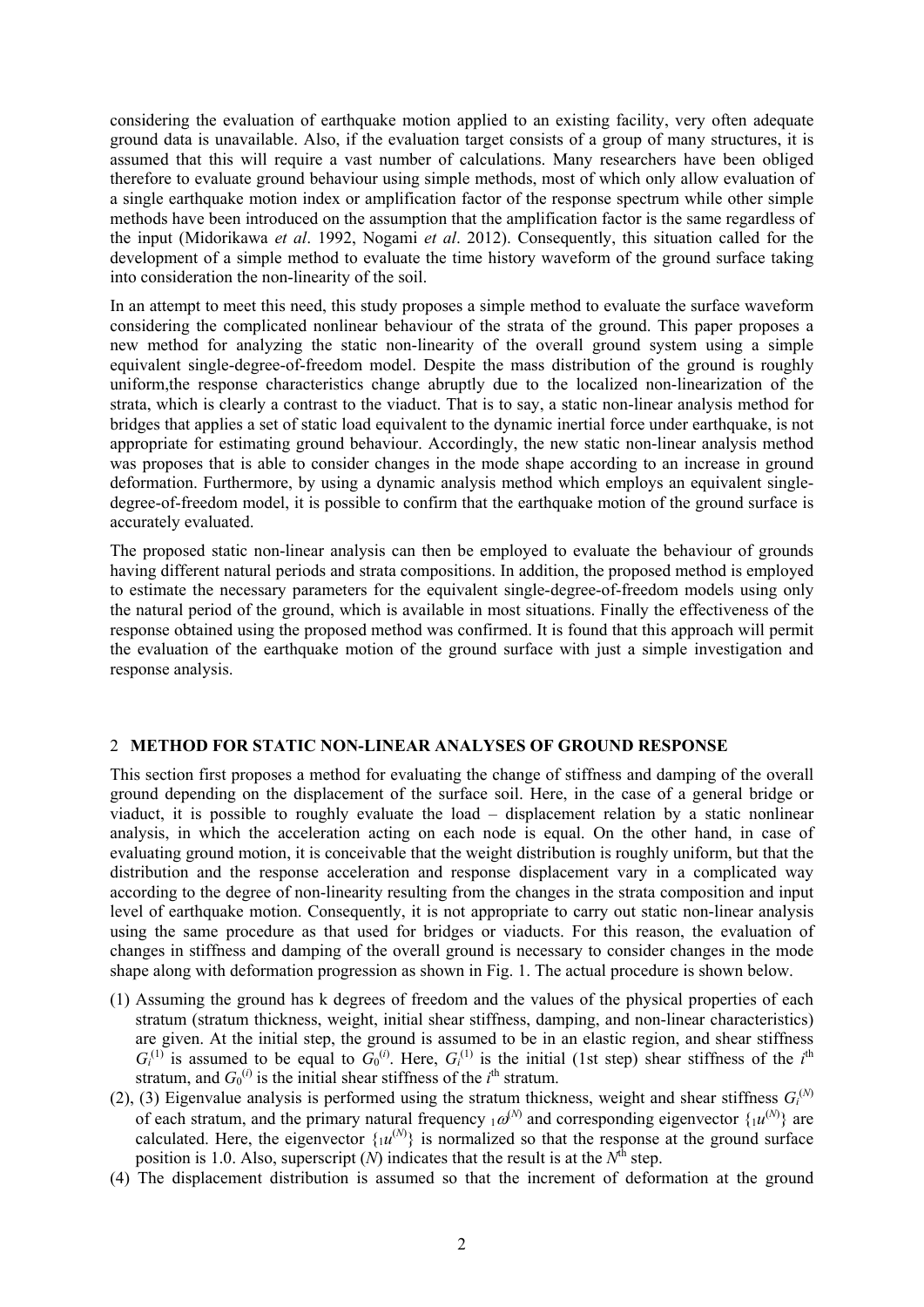

Fig. 1 Procedure for performing a static non-linear analysis of the ground

surface is  $\Delta\delta$  Here, the top to bottom displacement distribution is assigned according to the primary mode shape obtained from (3) above, as shown in Eq.(1).

$$
\left\{\delta^{(N)}\right\} = \left\{\delta^{(N-1)}\right\} + \Delta \delta \cdot \left\{ \left\{ u^{(N)}\right\} \right\} \tag{1}
$$

- (5) The tangential stiffness  $G_i^{(N+1)}$  at each stratum and also the damping  $h_i^{(N+1)}$  are updated.
- (6) The procedures (2) to (5) are repeated until the predetermined displacement is obtained at the ground surface position.

Also, as shown in Figure 1, the relationships  $G/G_0$  -  $\delta$  and  $h$  -  $\delta$  for the overall ground system were obtained by using the aforementioned static non-linear analysis.

 $\cdot$  *G*/ $G_0$  -  $\delta$  relationship: The reduction of the stiffness of the overall ground system is evaluated at each step from the change in the 1<sup>st</sup> mode natural frequency  $_1\omega^{(N)}$  of the soil deposit, which is related to the increase in the ground surface displacement  $\delta$ , as shown in Eq.(2).

$$
(G/G_0)^{(N)} = ( {}_{1} \omega^{(N)} / {}_{1} \omega^{(1)})^2
$$
 (2)

 $\cdot h$  -  $\delta$  relationship: The average damping of the overall ground for each displacement condition is calculated from the weighted average of the damping  $h_i^{(N)}$  of each stratum corresponding to the strain distribution  $\{1\}^{(N)}\}$  in the primary mode. According to (5) of the above, it is given by following.

$$
h_{eq}^{(N)} = \left\{ h_i^{(N)} \right\}^{\mathrm{T}} \left\{ {}_{1} \gamma^{(N)} \right\}
$$
  
= 
$$
\left\{ h_i^{(N)}, \cdots, h_{k-1}^{(N)}, h_k^{(N)} \right\} \left\{ \begin{matrix} \left( {}_{1} u_1^{(N)} - {}_{1} u_2^{(N)} \right) / D_1 \\ \vdots \\ \left( {}_{1} u_{k-1}^{(N)} - {}_{1} u_k^{(N)} \right) / D_{k-1} \\ {}_{1} u_k^{(N)} / D_k \end{matrix} \right\}
$$
(3)

Where  $\delta$  is the surface displacement,  $D^i$  is the thickness of the  $i^{\text{th}}$  layer. In addition, it is necessary to take into consideration the participation function (*PF*) in order to convert the response of the primary mode into response at the ground surface position. For this reason, when performing the static non-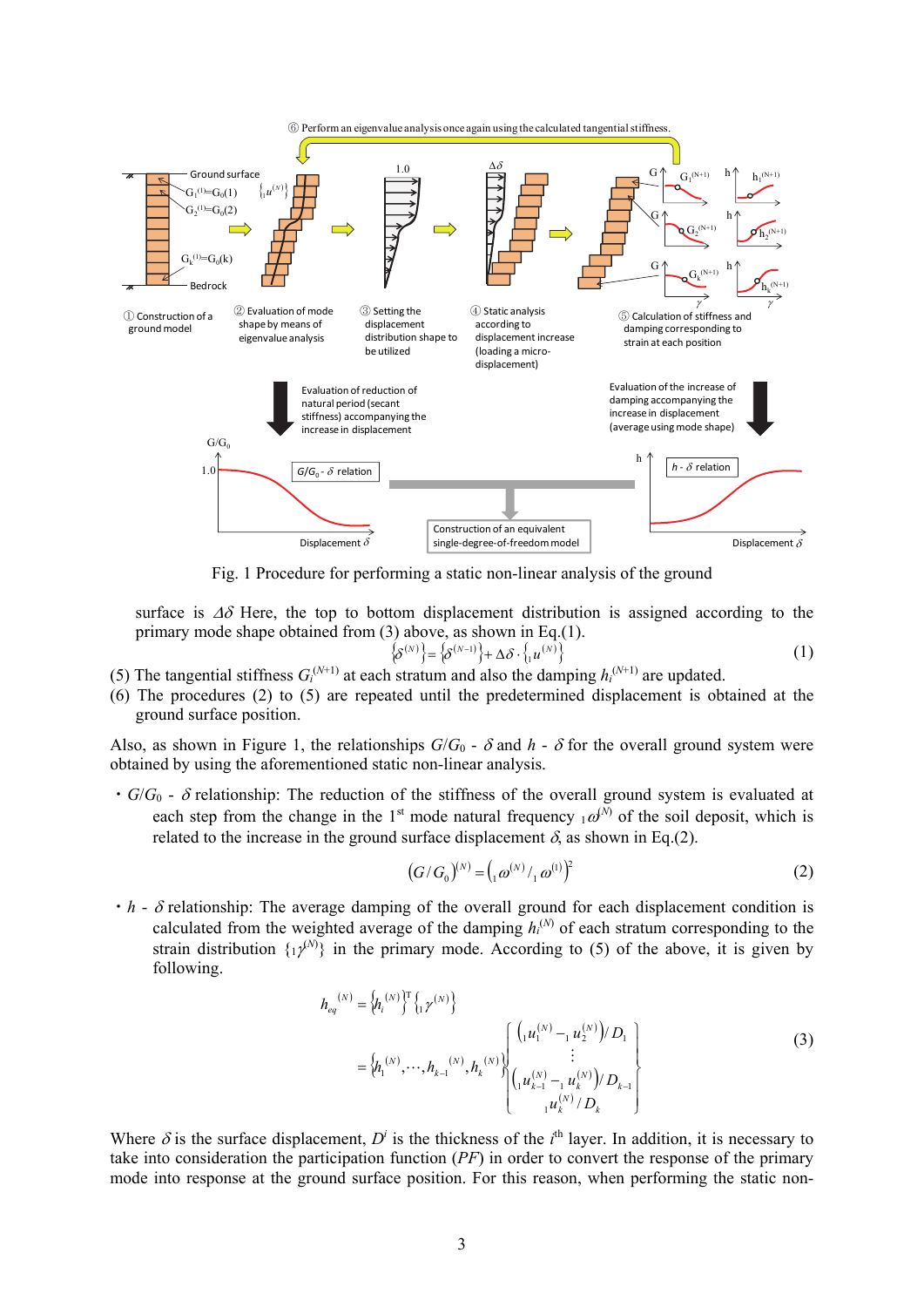

Fig. 2 Results of static non-linear analysis of multiple ground locations with different characteristics

linear analysis of the ground, the primary mode participation function for the displacement  $\delta$  at each step is to be also calculated.

#### 3 **EQUIVALENT SINGLE-DEGREE-OF-FREEDOM MODEL**

#### 3.1 **Standard parameters as a function of natural period of ground**

The proposed static analysis method requires the detail information with regard to the target soil deposit as mentioned in Section 1. Such information, however, is not necessarily available particularly when evaluating the existing structures. In order to overcome the problem, the simple equivalent single-degree-of-freedom model is proposed to evaluate each ground location using only the natural period  $T_g$  of the ground. This  $T_g$  can be easily evaluated from microtremor measurements. In the study, 60 ground locations having a large variety of period characteristics and strata compositions were used, and a static non-linear analysis for each ground location was performed. Through the analysis, the  $G/G_0$  -  $\delta$ , the  $h$  -  $\delta$ , and PF -  $\delta$  relationships were evaluated and an equivalent single-degree-of freedom model of the ground was constructed from the natural period  $T_g$  alone. Note that these ground locations are also used to evaluate the ground surface design earthquake motion of railway structures, whose natural periods are between 0.1 and 1.7 seconds. The non-linear characteristics of each ground location are expressed by GHE-S model, and the parameters assigned to each stratum of each ground location are changed according to the soil quality classification such as sandy soil or cohesive soil.

Static non-linear analysis was carried out at all of these 60 ground locations. The conditions of the analysis were the same as those of the case described in the previous section, where analyses were performed in two ground locations. Figure 2 shows the obtained  $G/G_0$  -  $\delta$  and  $h$  -  $\delta$  relationship. From this data, it can be seen that there is an overall tendency that stiffness was falling and damping was increases according to the increase of the displacement. However, the degree of displacement differs greatly depending on the ground conditions. Consequently, it is difficult to create a simple model from these results only.

On the other hands, It is generally understood that if the results of element tests on the ground material are normalized and arranged using a strain value (reference strain  $\gamma$ ) such that  $G/G_0= 0.5$ , the results can be expressed using the same parameters irrespective of the ground material, and there is a possibility that this method can be applied to the overall ground system. Accordingly, the relationships  $G/G_0$  -  $\delta$ , and *h* -  $\delta$  were normalized by a reference displacement  $\delta_r$ such that  $G/G_0$ = 0.5, as shown in Fig. 3 (a) and (b). Likewise, Fig. 3 (c) shows normalized participation function (*PF*), also using a reference displacement  $\delta_r$ . First, from Fig. 3 (a) and (b) it can be seen that by normalizing the results of the static non-linear analysis of multiple ground locations by means of reference displacement  $\delta_r$ , it is possible to express the change in stiffness and damping using roughly the same relationships, irrespective of the natural period, the stratum thickness, and the stratum composition of the ground. Also, from Fig. 3 (c), it can be seen the overall trend of participation function *PF* is roughly the same regardless of the ground condition. From the above results, it can be said that if the reference displacement  $\delta_r$  is known, it is possible to predict to a certain extent the non-linear characteristics of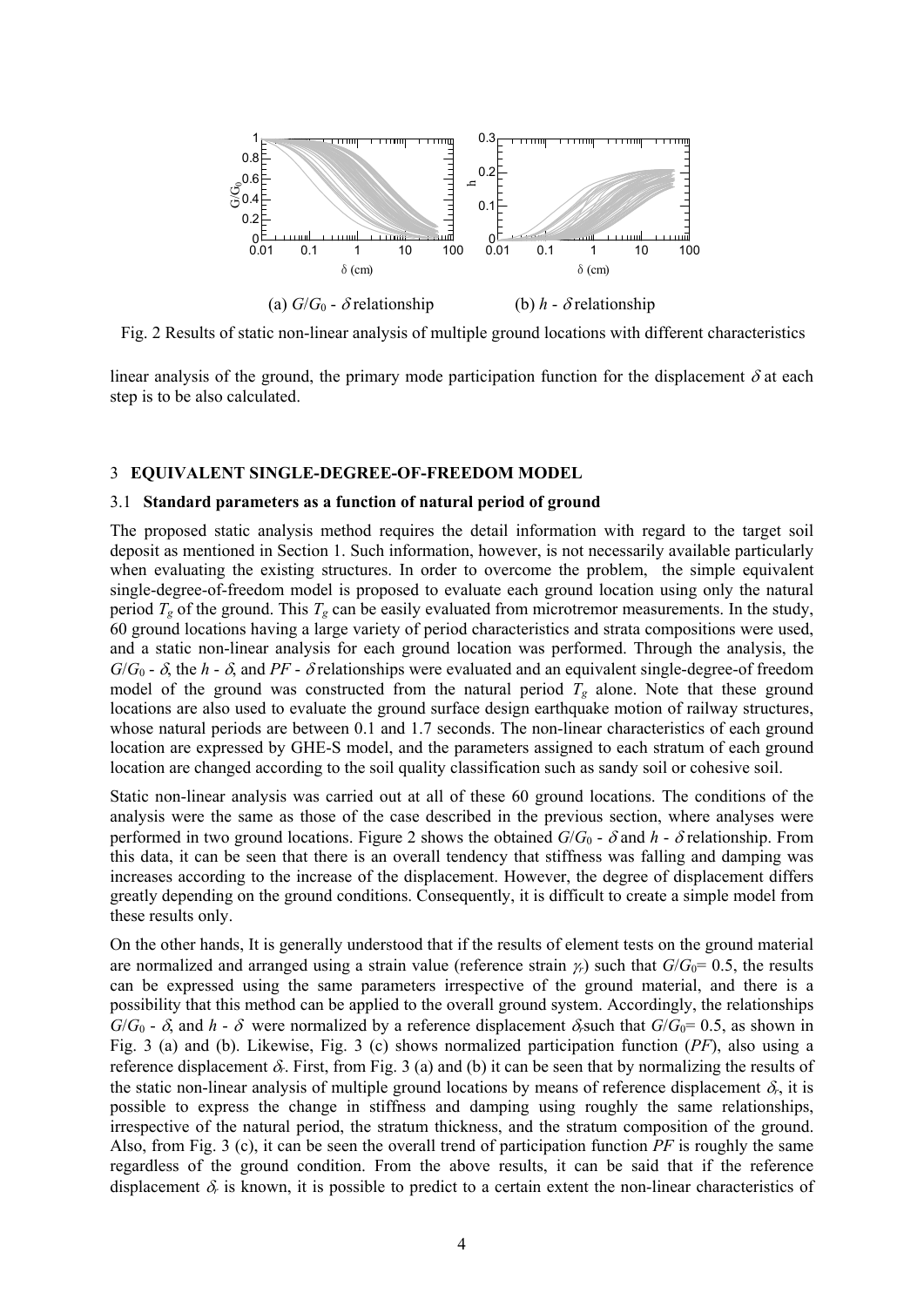

Fig. 3 Results of the static non-linear analysis after normalization using reference displacement  $\delta$ 

| Table 1 Results after setting standard parameters |          |               |               |      |          |  |            |
|---------------------------------------------------|----------|---------------|---------------|------|----------|--|------------|
| $C_1(0)$                                          | $C_2(0)$ | $C_1(\infty)$ | $C_2(\infty)$ |      | $C_2(1)$ |  | $n_{\max}$ |
| $1.00\,$                                          | 00.1     | 0.15          |               | 0.87 |          |  |            |

the overall ground system, regardless of the period and stratum composition of the ground.

Accordingly, the standard soil parameters that can be utilized in common regardless of the ground conditions were evaluated. First, the  $G/G_0$  -  $\delta$  and  $h$  -  $\delta$  relationships, were expressed by means of a GHE-S model, as in the previous section, and model parameters that satisfied the average values of all of the results (blue lines in the figures) were determined by trial and error. The identified parameters are indicated in Table 1 Based on these, the  $G/G_0$  -  $\delta$  and  $h$  -  $\delta$  relationships, expressed using the proposed method are indicated by red lines in Fig. 3 (a) and (b). It can be seen that these eight parameters have made it possible to reproduce the average value of each result with good accuracy. Next, participation function *PF* was also calculated as shown in Fig. 3 (c) which is expressed by Eq.(4). Note that each coefficient in Eq.(4) has been determined by the non-linear least-squares method.

$$
PF = 1.4 - 0.07 \cdot \left(\frac{\delta}{\delta_r}\right)^{0.38}
$$
 (4)

Results obtained using Eq.(4) are also indicated by the red line in Fig. 3 (c). It is found that Eq.(4) expresses the overall trend of the participation factor in a good accuracy. Fig. 3 (d) shows the relationship between the reference displacement  $\delta_r$  and the natural period  $T_g$  of the ground. It can be seen that the reference displacement  $\delta_r$  increases along with the increase in the natural period  $T_g$ . Despite the reference displacement  $\delta_r$  is affected by many factors such as the natural period, the stratum thickness and stratum composition,  $\delta$  was likely to be evaluated only by using the natural period  $T_g$ . That is to say, the reference displacement  $\delta_r$  was estimated by a regression expression with respect to the natural period  $T_g$  of Fig. 3 (d) which is determined by a non-linear least-squares method.

$$
\log \delta_r = 1.45 - \left(\frac{1}{T_g}\right)^{0.3} \tag{5}
$$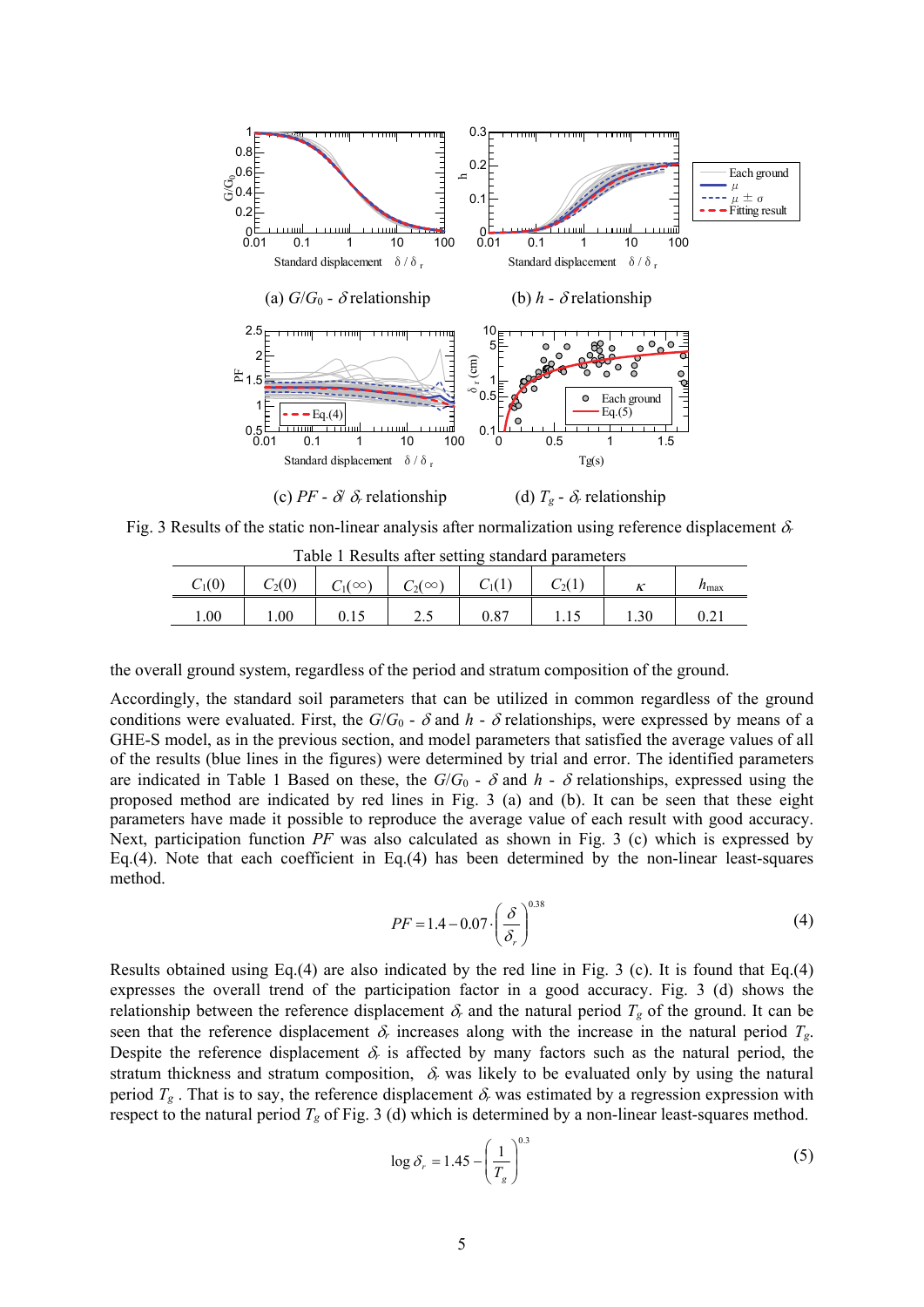The relationship between the natural period  $T_g$  and the reference displacement  $\delta_r$  expressed by Eq.(5) is also indicated by the red line in Fig. 3 (d). It is found that Eq.(5) traces the general tendency for the reference displacement to increase along with the increase in the period. By integrating these results, it is possible to construct an equivalent single-degree-of-freedom model using only the natural period *Tg* as a parameter.

## 3.2 **Simulation of the ground response using an equivalent singledegree-of-freedom model**

In order to verify the accuracy of this method, dynamic response using the equivalent single-degree-of-freedom model was compared with the reference responses obtained by employing a multi degree of freedom model. The two different ground characters were selected for the simulation, as shown in Fig. 4. The proposed equivalent single-degreeof-freedom model was constructed according to the steps described below, and the ground surface earthquake motion was calculated.

0 100 200 300 400 -50 -40 E<br>d<br>D<br>30<br>30  $\widehat{E}$ -20  $-10$ 0 Vs (m/s) Ground A  $(Tg=0.36s)$ Ground B  $(Tg=0.86s)$ 

Fig. 4 Velocity construction of the ground used in the calculation

Step 1 Set the initial stiffness  $K_0$  from the natural period  $T_g$  of the ground.

- Step 2 Set the GHE-S parameters and the natural period  $T_g$  from Table 1, and also set the reference displacement  $\delta_r$  (cm) from Eq. (5).
- Step 3 Construct an equivalent single-degree-of-freedom model from Steps 1 and 2, and conduct a non-linear dynamic analysis.
- Step 4 Calculate the participation function PF from the maximum displacement  $\delta_{\text{max}}$  obtained from Step 3 of the above and Eq.(4).
- Step 5 Multiply the response waveforms of the relative acceleration, the relative velocity and the relative displacement by the participation function *PF*, and convert the results into the response at the ground surface position.

The comparison of the ground surface earthquake motion obtained using the proposed procedure and that from detailed non-linear ground response analysis are shown in Fig. 5 (ground A) and Fig. 6 (ground B). As seen in these figures, the proposed simple method was able to estimate the time histories and frequency characters of the surface waveform from the reference model in a good accuracy. . In addition, the same comparison was carried out at all the 60 ground locations used in this study. Figure 7 shows the comparison of the maximum displacements of the surface. As seen in this figure, both results show good agreement It consequently follows that this method is effective when carrying out a simple prediction of the ground surface in a region where the results of the ground investigation are incomplete.

## 4 **CONCLUSION**

This paper proposes a method for performing non-linear dynamic analysis using an equivalent singledegree-of-freedom model that can be used even for ground that has a complex stratum composition. The results obtained are shown below:

(1) A method was proposed for performing static non-linear analysis of the ground, which makes it possible to successively take into consideration the accumulation of localized strain accompanying non-linear behaviour of the ground. As a result, it was possible to evaluate the decrease of the stiffness and the increase of the damping according to the displacement.

(2) Based on the results of the static non-linear analysis of the ground, a simple single-degree-offreedom model of the ground was proposed. It was confirmed through numerical simulations that the proposed method gave almost identical waveforms to those obtained from detail dynamic analysis with a multi-degree-of-freedom model.

(3) As a result of the application of the static non-linear analysis method to the ground, it became clear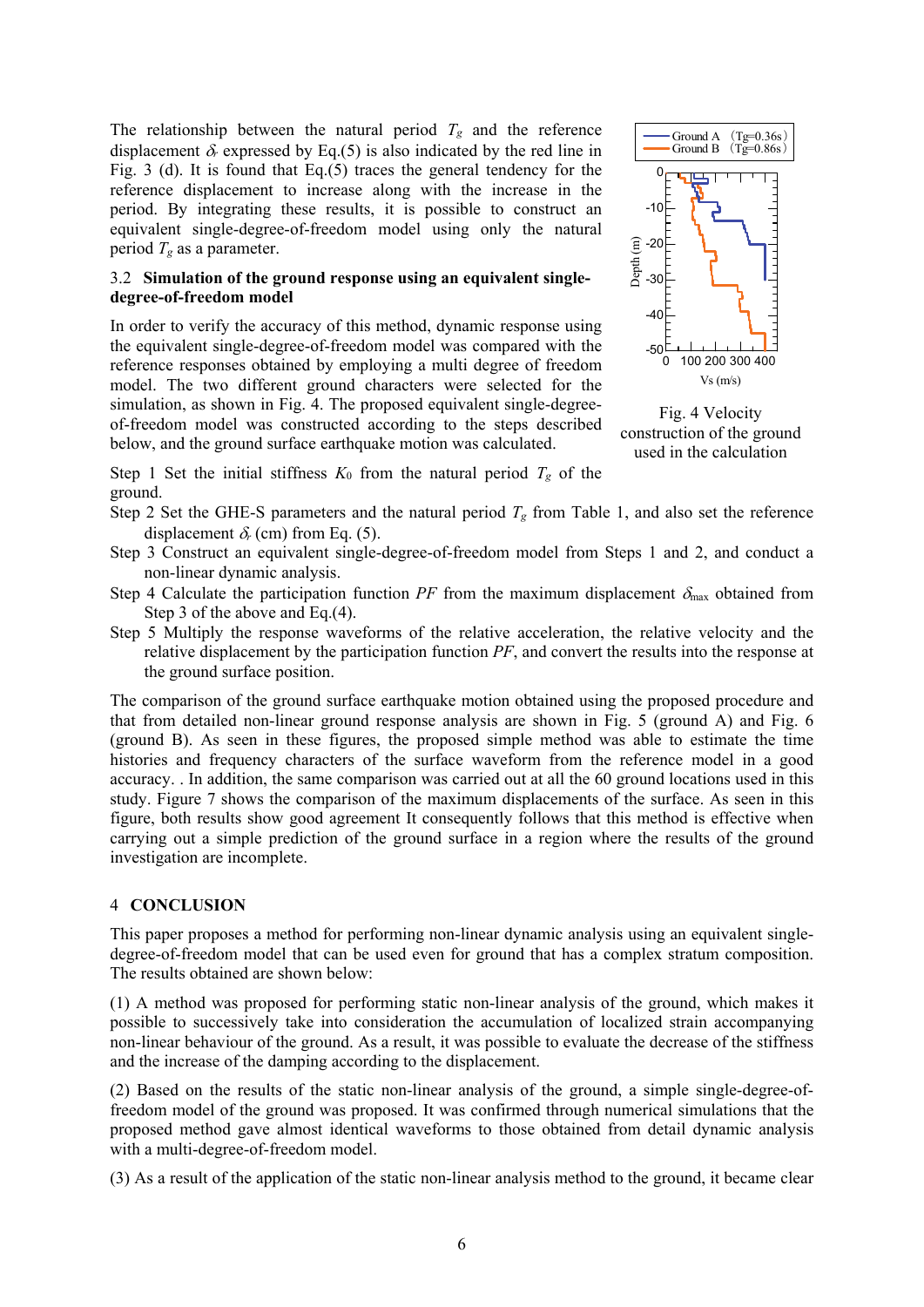

Fig. 5 Results of the prediction of the ground surface waveform by using only the natural period  $T_g$ (Ground A  $(T_g=0.36 \text{ sec})$ )



Fig. 6 Results of the prediction of the ground surface waveform by using only the natural period  $T_g$ (Ground B  $(T_g = 0.86 \text{ sec})$ )

that by normalizing ground displacement with a reference displacement  $\delta_r$ , it was possible to uniformly express the tendency for stiffness to decrease and for damping to increase, irrespective of the softness or hardness of the ground, or the stratum composition. In addition, the standard parameters which express the  $G/G_0$  -  $\delta/\delta_r$  and  $h$  - $\delta/\delta_r$  relationships were proposed, and the reference displacement  $\delta_r$  needed for those relations was expressed by a function of the natural period of the ground Tg. As a result, it was possible to construct an equivalent singledegree-of-freedom model from the natural period  $T_g$  of the ground alone. The efficacy of the proposed method was confirmed by the numerical analysis using 60 ground conditions.

Even if only a few data with regard to soil properties property is available, particularly in case of an existing railway facility, the proposed method enables economical dense calculation of trackside surface motion. These sets of waveforms will be utilized to identify locations where